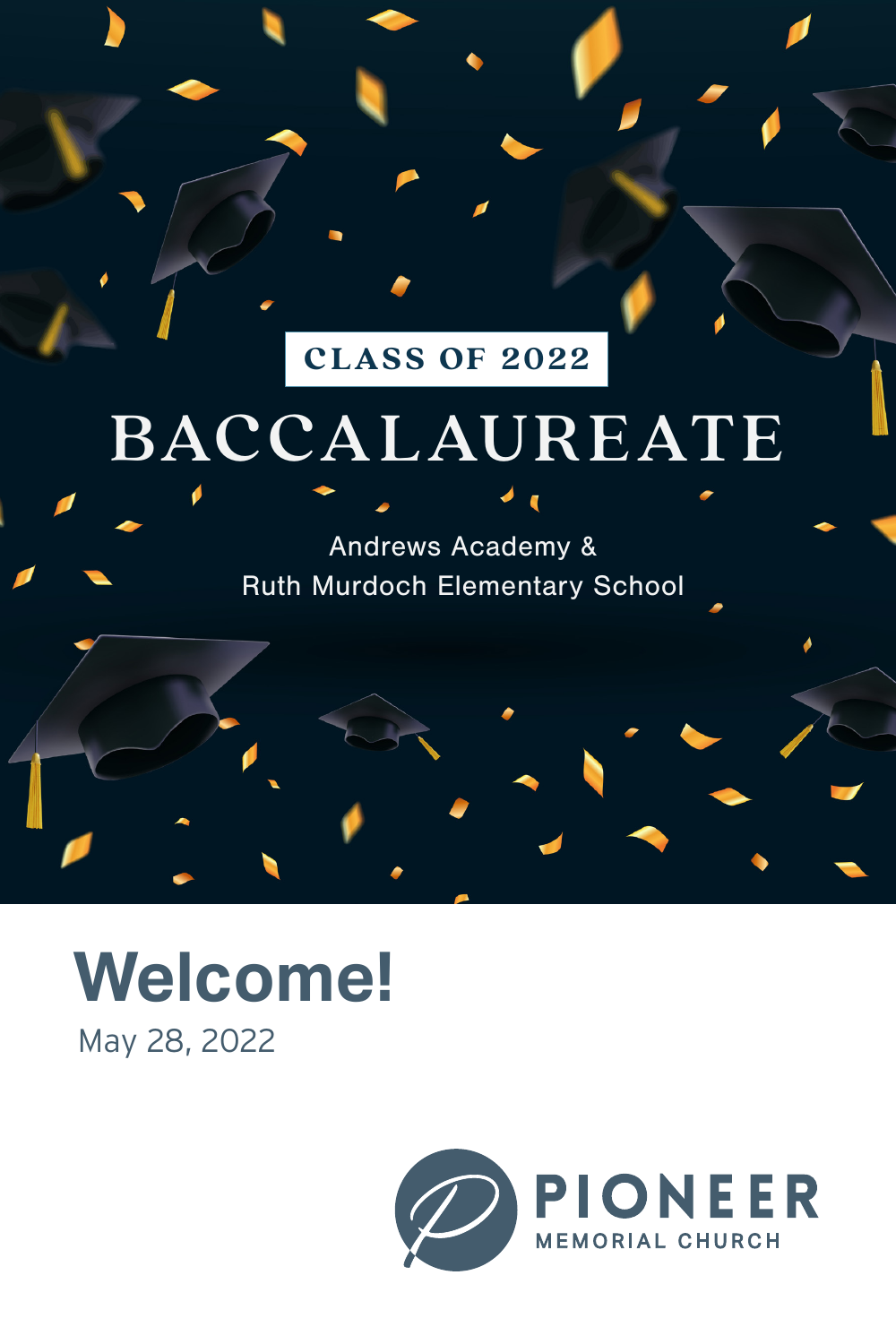# **SABBATH SCHOOL**

**SONG SERVICE**  Benie Safari Shyirakera

**WELCOME**  Mordekai Ongo

**FEATURE** "Church, Heal Yourself" Petr Cincala

**LESSON STUDY**  "Jacob the Supplanter"

**THEME SONG** "Lift Up The Trumpet" • 213

**CLOSING PRAYER** Benie Safari Shyirakera

**SUNSET TODAY** 9:11

**SUNSET NEXT FRIDAY** 9:17

#### **OFFERING**

**05 • 28** Michigan Advance Partners

**06 • 04** Pioneer Operating Budget

# God has a plan for you.

#### **PIONEER PULPIT**

**06 • 04** Dwight K. Nelson "Joshua Fit the Battle of Jericho: When the Lesser Meets the Greater"

**06 • 11** Dwight K. Nelson "Joshua Fit the Battle of Jericho: When the Walls Came a'Tumblin' Down"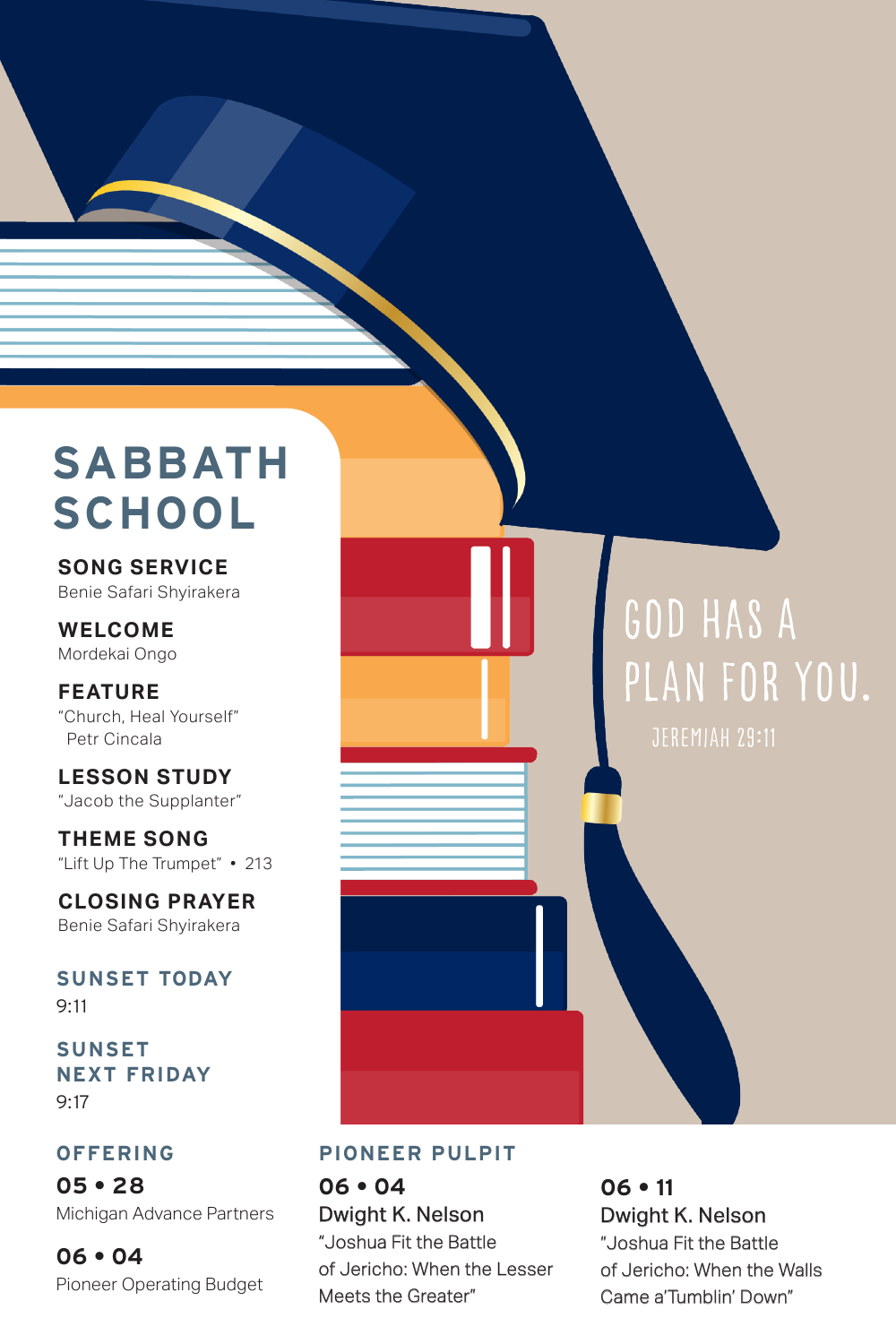# **WORSHIP**

**9:00 AM RUTH MURDOCH ELEMENTARY SCHOOL**

**OPENING MUSIC** "Leaning on the Everlasting Arms" Anthony Showalter / Carl Strommen

**WELCOME** Ben Martin, Associate Pastor

**PROCESSIONAL** "Trumpet Tune" • David Johnson

**CALL TO WORSHIP** Audrey Simpson

**INVOCATION** Andressa Gomes De Sousa, RMES Student

**PRAISE** "Amazing Grace (My Chains Are Gone)" "What a Beautiful Name"

**CONGREGATIONAL PRAYER** Ellis Chun & Eric Kacelenga

**WORSHIP IN MUSIC** "Sinfonia" • Georg Telemann / R. Matthews

**BAPTISM** David Beatty with Ben Martin

**CALL FOR CHILDREN'S OFFERING** Sarah Ayaz, RMES Student

**CHILDREN'S STORY** "I Want to Walk as a Child of the Light" • Wayne Wold Story: Dylan Bergmann, RMES Student

#### **SCRIPTURE READING**

Lauren Sahly Jeremiah 29:11

#### **WORSHIP IN MUSIC**

"All Things Bright and Beautiful" • John Rutter Ruth Murdoch Elementary School Choir, Marcelo Martins, director; Shari Lyons, conductor

**MESSAGE**

Ben Martin, Associate Pastor

#### **HYMN OF COMMITMENT**

"Come, Thou Fount of Every Blessing" • 334

**RECESSIONAL** "Guide Me, O Thou Great Jehovah" • Paul Manz

**CLOSING MUSIC**

**——————————**

"Allegro maestoso e vivace" • Felix Mendelssohn

Strings: RMES Eighth Grade Strings; Elsy M. Gallardo-Díaz, director

Band: Havvah Schnepp, piano; Grant Johnson, guitar; Solomon Miller, cello; Victoria Goluch, violin

#### **11:45 AM ANDREWS ACADEMY**

**OPENING MUSIC** "Praise God, From Whom All Blessings Flow" attr. H. Purcell

**PROCESSIONAL** "Christ for the World" • Kenneth Logan

**WELCOME & CALL TO WORSHIP**

Kleber Gonçalves Parent of Nichollas Gonçalves

**PRAISE** "He's Able" • "Wait On You" • "It Is Well"

**PRAYER** Jose Diaz Parent of Joseph Diaz

#### **OFFERING** Lemon Family

Family of Christopher Lemon

#### **OFFERTORY**

"Crown Him With Many Crowns • A. Sherman Andrews Academy Resound, Marcelo Martins, Director

#### **SCRIPTURE READING**

Gordon Thorpe Parent of Gwendolyn Thorpe I Peter 4:10-11, NIV

#### **WORSHIP IN MUSIC**

"Help Us To Love" • T. Kelly

**SERMON**

Edward Woods, III Parent of Megan Woods

#### **SERMON RESPONSE**

"More Than Anything" • L. Campbell Andrews Academy Praise Team

#### **BENEDICTION**

Carol Woolford-Hunt Parent of Samantha Woolford-Hunt

#### **PRAYER RESPONSE**

"The Lord Bless You" • 669

#### **RECESSIONAL**

**——————————**

"Guide Me, O Thou Great Jehovah" • P. Manz

#### **CLOSING VOLUNTARY**

"Choral Song" • S. Wesley

Organ: Kenneth Logan, Minister of Music

Organ: Kenneth Logan, Minister of Music

Praise: Grace Dockerty, Jeremy Samuel, Caleb Braswell, Elena<br>Weiss Segui, Samantha Woolford-Hunt, Zothile Sibanda, vocals;<br>Ben Loenser, piano; Claire Yang, violin; Chris Mwashinga, cajon; Lucas Navia, cello

Worship in Music: Portia Lacson, Zothile Sibanda, Gwendolyn Thorpe, Angelisse Villamizar, Elena Weiss Segui, Gianna Williams, Megan Woods, Samantha Woolford-Hunt